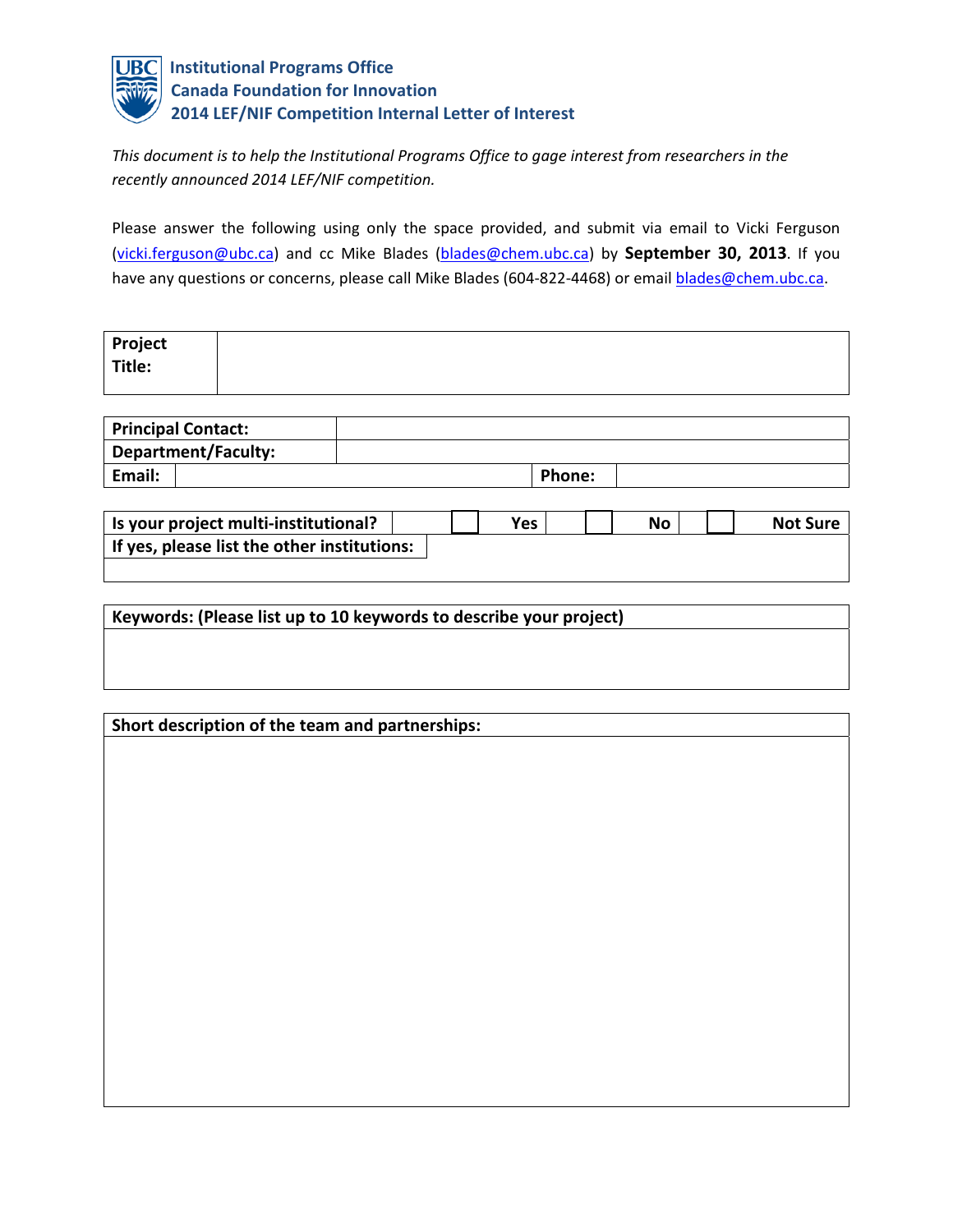

 **Institutional Programs Office Canada Foundation for Innovation 2014 LEF/NIF Competition Internal Letter of Interest**

**Building construction or renovations required: (if applicable)**

**Details of previous funding received from CFI:**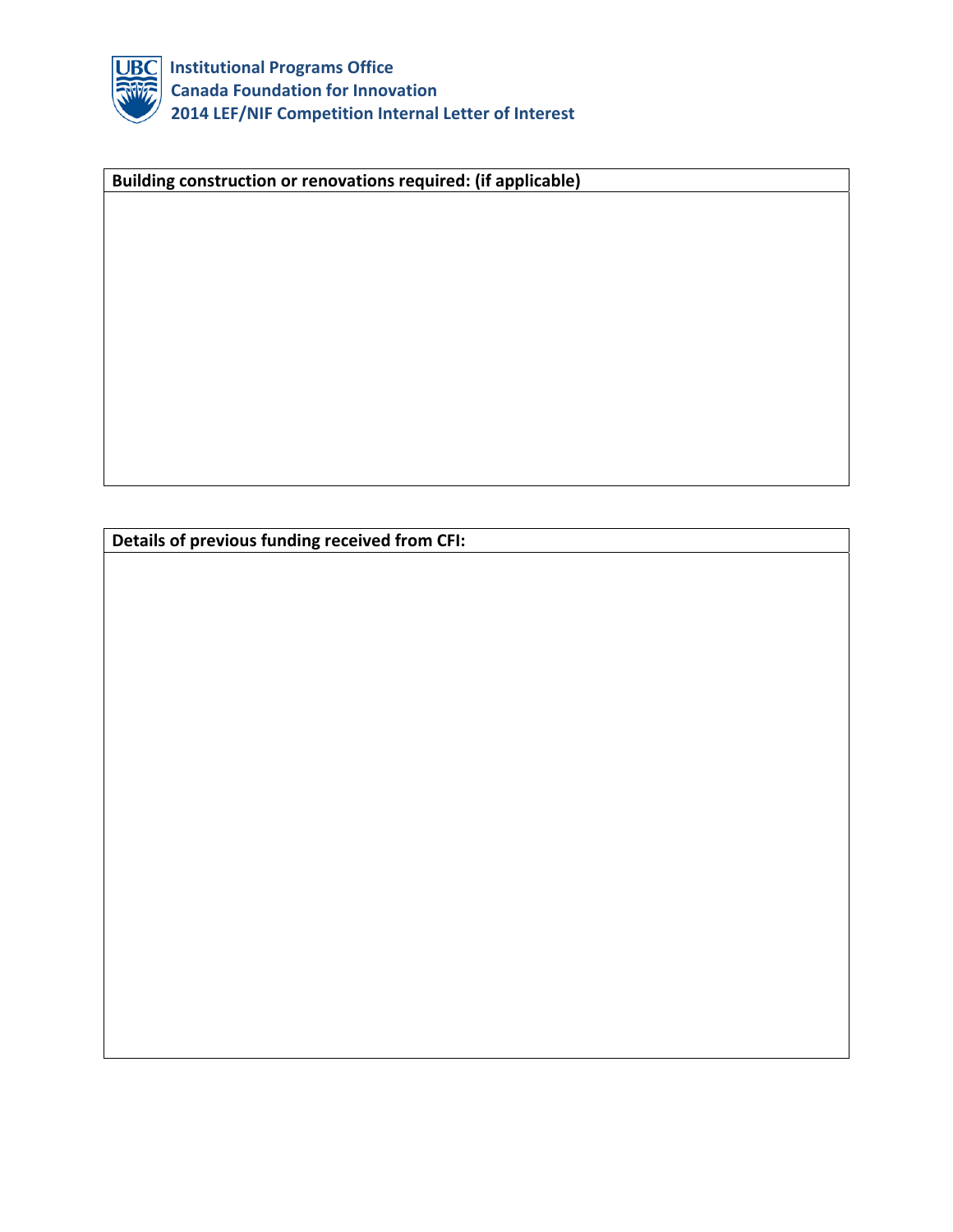

 **Institutional Programs Office Canada Foundation for Innovation 2014 LEF/NIF Competition Internal Letter of Interest**

**Brief description of the infrastructure request and the research initiative it will support:**